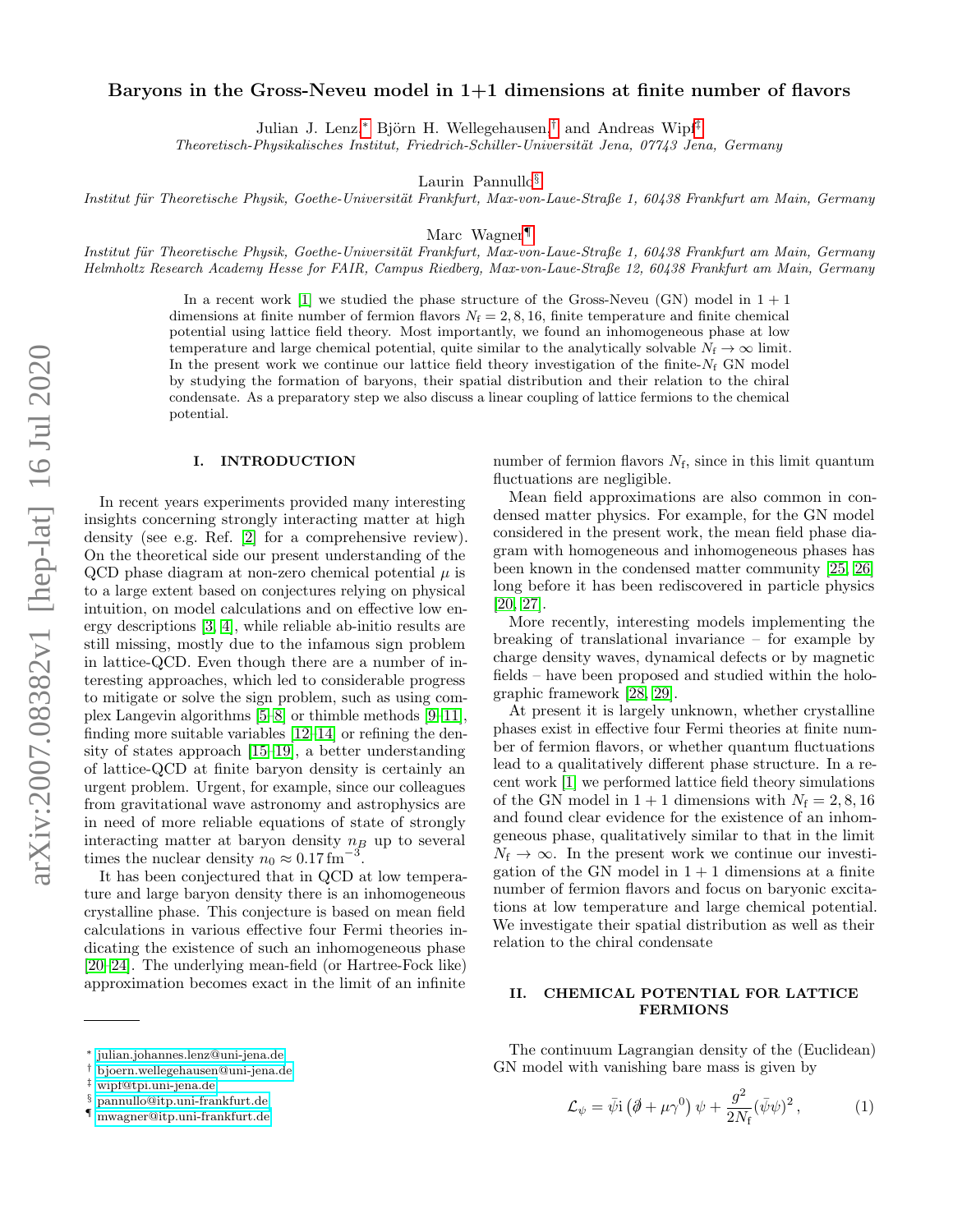where  $\mu$  denotes the chemical potential for the conserved baryon number. To be able to perform the fermion integration one follows Hubbard and Stratonovich by introducing a fluctuating auxiliary scalar field  $\sigma$  to linearize the operator  $\psi \psi$  in the interaction term

$$
\mathcal{L}_{\sigma} = \bar{\psi} i D \psi + \frac{N_{\rm f}}{2g^2} \sigma^2 \,, \quad D = (\partial + \sigma + \mu \gamma^0) \,. \tag{2}
$$

The four Fermi term in Eq. [\(1\)](#page-0-5) is recovered after eliminating  $\sigma$  by its equation of motion or equivalently by integrating over  $\sigma$  in the functional integral. Translation invariance of  $d\sigma_x$  in the (well-defined) functional integral  $\prod d\sigma_x$  for the lattice model implies the Ward identity  $\prod d\sigma_x$  for the lattice model implies the Ward identity

$$
\frac{N_{\rm f}}{g^2} \langle \sigma_x \rangle = \langle \left( \bar{\psi} \psi \right)_x \rangle. \tag{3}
$$

Keeping as many global symmetries of the continuum model as possible in a discretization can be crucial to obtain a lattice model with the correct continuum limit. Thus we shall discretize the operator  $D$  using the chiral and doubler-free SLAC derivative [\[30,](#page-10-17) [31\]](#page-10-18). While nonlocal SLAC fermions must not be used to discretize a field theory with local gauge symmetries [\[32–](#page-10-19)[34\]](#page-10-20), they have been used successfully in various scalar-field theories and fermionic theories with global symmetries only [\[35](#page-10-21)[–40\]](#page-10-22). In addition to using SLAC fermions to simulate the GN model at finite  $N_f$ , we have cross-checked our results with a discretization based on naive fermions. This fermion species is chiral as well but describes  $2<sup>d</sup>$  doublers in d dimensions. More details can be found in Ref. [\[1\]](#page-9-0).

Besides our preceding paper [\[1\]](#page-9-0), we are not aware of any work, in which SLAC fermions have been used to study fermion systems at finite density. Thus, we begin with comparing the thermodynamics of a gas of free massive fermions in a spatial box of size  $L$  in the continuum and on the lattice with different fermion discretiztations. A straightforward calculation yields the grand partition function at inverse temperature  $\beta$  and chemical potential  $\mu$  in the continuum

$$
\ln Z_c = \sum_{k} \left( \beta E_k + \ln \left( 1 + e^{-\beta (E_k - \mu)} \right) + \mu \to -\mu \right) (4)
$$

with single-particle energies  $E_k^2 = k^2 + m^2$  depending on the spatial wave number  $k = 2\pi n/L$ ,  $n \in \mathbb{Z}$  and mass m. The corresponding baryon density is

$$
n_{B,c} = \frac{d \ln Z_c}{d \mu} = \frac{1}{L} \sum_{k} \left( \frac{1}{1 + e^{\beta(E_k - \mu)}} - \frac{1}{1 + e^{\beta(E_k + \mu)}} \right).
$$
(5)

Note that the sum over all Matsubara frequencies has already been performed, i.e. the continuum limit in (imaginary) time direction is already implied, while truncating the sum over  $k$  is conceptually similar to a finite lattice spacing in spatial direction. Since the SLAC derivative

discretizes the continuum dispersion relation up to the maximal momentum given by the inverse lattice spacing, the finite (truncated) sum is also the result for free, massive SLAC fermions discretized in spatial direction only.

<span id="page-1-2"></span>This is not what is implemented in lattice Monte Carlo simulations where also the (imaginary) time is discretized. Asymptotically, the error in truncating the Matsubara sum after  $N_t$  terms (with Matsubara frequencies symmetrically about the origin) is  $\sim \beta (E_k \pm \mu)/\pi^2 N_t$ . Letting the lattice constant in time direction  $\beta/N_t \to 0$  at fixed k, we can neglect this error. However,  $E_k$  will eventually become large in the sum over  $k$  and higher order corrections will contribute, if the temporal "cutoff"  $N_t/\beta$  is not sent to infinity before taking the limit  $L/N_s \to 0$ . In the particular case of a uniform continuum limit  $N_t = N_s \rightarrow \infty$ , we pick up the following correction terms in  $1+1$  dimensions:

$$
\lim_{N_s = N_t \to \infty} \ln Z = \ln Z_c - \frac{\mu^2}{4\pi} \tag{6}
$$

<span id="page-1-1"></span>
$$
\lim_{N_s = N_t \to \infty} n_B = n_{B,c} - \frac{\mu}{2\pi}.
$$
 (7)

As argued above, the expressions on the left correspond to the continuum limit of free massive SLAC fermions,<sup>[1](#page-1-0)</sup> for which the chemical potential enters the Lagrangian linearly via  $i\mu \bar{\psi} \gamma^0 \psi$  as it does in the continuum, see e.g. Eq. [\(1\)](#page-0-5). We conclude that introducing the chemical potential linearly as in the continuum theory yields the correct partition function up to a  $(\mu$ -dependent) constant and can thus be used in Monte Carlo simulations. In fact, since SLAC fermions couple fermion fields at well-separated lattice sites it would be difficult to introduce an exponentially coupled  $\mu$  for all hopping terms in the Lagrangian. In appendix [A](#page-8-0) we show Eq.  $(7)$ , i.e. that the baryon density computed from a lattice action with linearly coupled  $\mu$  has to be corrected by the constant  $+\mu/2\pi$ . This is actually not a defect of SLAC fermions but just expresses the fact that conventionally one first performs the continuum limit in time direction and afterwards in the spatial directions to arrive at the well-known expression for the thermodynamic potentials at finite temperature and density. A comparison of free massive baryon densities for various commonly used lattice discretizations is depicted in Fig. [1.](#page-2-0) The (properly corrected) SLAC result is almost indistinguishable from the continuum result. In passing, we note the following:

• A similar analysis for naive fermions reveals that introducing a chemical potential as additive linear term requires the same correction as for SLAC fermions (when  $\beta/N_t$  and  $L/N_s$  approach zero simultaneously) and thus could also be used.

<span id="page-1-0"></span><sup>&</sup>lt;sup>1</sup> When letting  $N_t = N_s \rightarrow \infty$  at fixed box size. A detailed calculation of the correction term at finite lattice spacing, possibly different in temporal and spatial direction, can be found in appendix [A.](#page-8-0)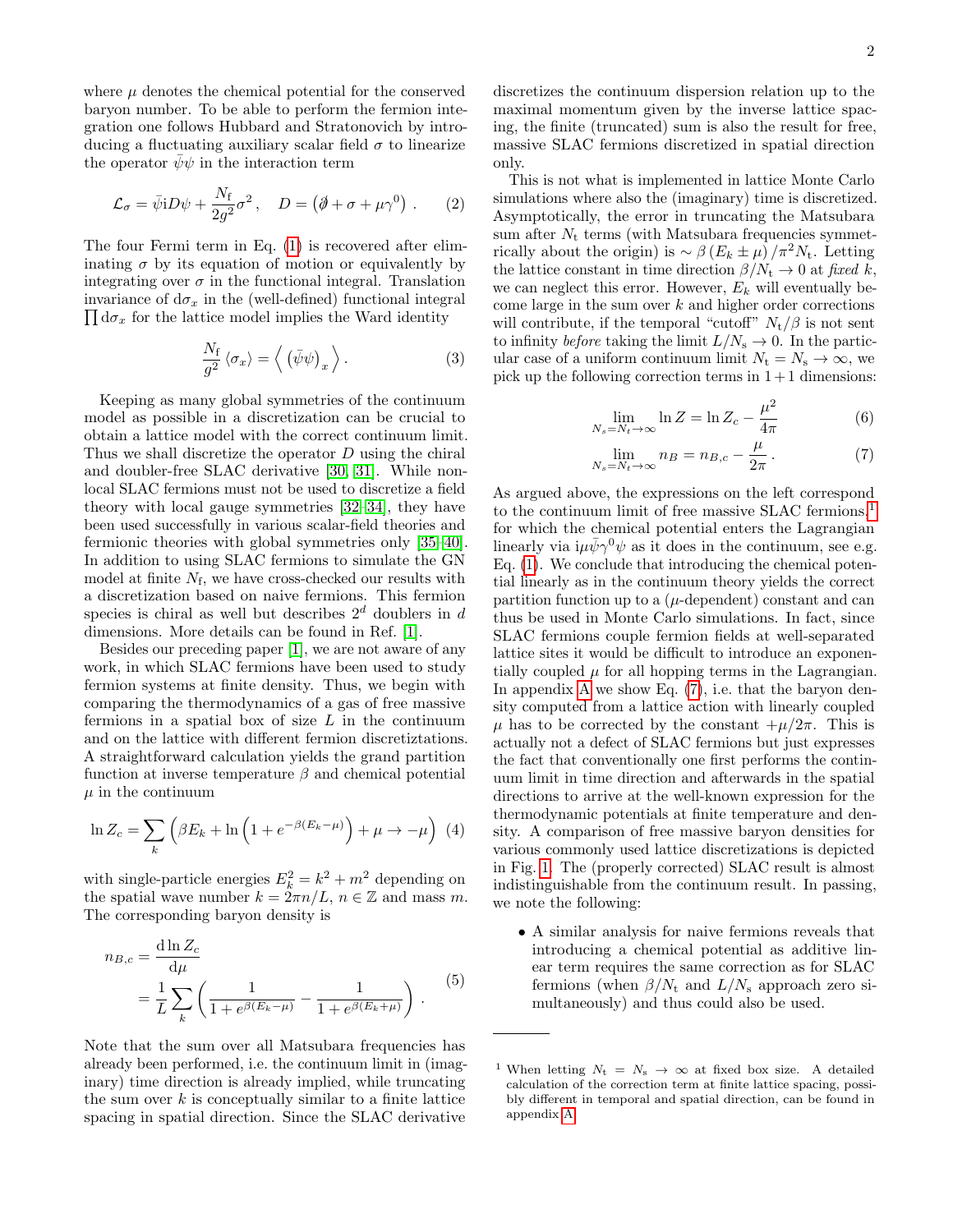<span id="page-2-0"></span>

Figure 1: Baryon density  $n_B$  as a function of  $\mu$  for free massive fermions discretized on an  $N_t \times N_s = 64 \times 10$ lattice of extent  $Lm = 10$ ,  $\beta m = 64$ . For SLAC fermions the additive linear coupling according to Eq. [\(7\)](#page-1-1) has been used, for Wilson fermions and for staggered fermions only exponential coupling and for naive fermions we distinguish between conventional exponential coupling (exp) and additive linear coupling (lin). Note that staggered fermions and naive fermions with exponential coupling lead to identical results.

• For  $d > 2$  space-time dimensions the known correction term diverges in the continuum limit. In 4 spacetime dimensions it diverges quadratically [\[41\]](#page-10-23). A practical renormalization scheme on the lattice could then be to determine the constant  $c$  via

$$
0 = \frac{\mathrm{d}\left(n_B - 2c\mu\right)}{\mathrm{d}\mu}\bigg|_{\mu=0} \tag{8}
$$

 $(c)$  is finite at finite lattice spacing a) and subtracting  $c\mu^2$  from the partition function. It has been demonstrated in Ref. [\[42\]](#page-10-24) that this method of divergence removal works in (quenched) QCD. This is different from earlier attempts to eliminate the divergencies by suitably modifying the lattice action [\[43–](#page-10-25)[45\]](#page-11-0).

- The standard exponential coupling of the chemical potential for naive fermions has significantly larger discretization errors than the linear coupling (if corrected properly). In particular, a linearly coupled chemical potential yields quite accurately the position of the first step, i.e. the fermion mass.
- In appendix [A](#page-8-0) we explicitly calculate the correction term for  $N_t \approx N_s \gg 1$  for non-interacting fermions. We have observed that this correction is insensitive to the interaction and hence it is sufficient to subtract the same term in the GN model [\[1\]](#page-9-0). It seems that this statement holds true in higher dimensions as well, where the correction terms are UV-divergent. This has been observed in numerical simulations [\[42\]](#page-10-24), but a general proof of this interesting observation in QCD and interacting GN models appears to be still missing.

We emphasize once more, that the  $\mu$ -dependent correction terms are not lattice artifacts – they may also appear in continuum theories, depending on how divergent integrals are treated (cf. the detailed discussion below Eq. [\(7\)](#page-1-1)). We have crosschecked results obtained within this project using naive fermions with a conventional exponentially coupled chemical potential (see Ref. [\[1\]](#page-9-0)) as this is the established method of introducing a chemical potential in lattice field theory. Since the exponentially coupled  $\mu$ couples to the exactly conserved charge on the lattice, no correction terms are needed [\[43\]](#page-10-25).

#### III. BARYONIC MATTER

In a recent paper [\[1\]](#page-9-0) we studied the phase structure of the GN model in  $1 + 1$  dimensions for  $N_f = 8$  using lattice field theory and SLAC fermions with exact chiral symmetry. The resulting phase diagram is shown in Fig. [2](#page-3-0) in units of

<span id="page-2-3"></span>
$$
\sigma_0 = \lim_{L \to \infty} \langle |\overline{\sigma}| \rangle \Big|_{\mu=0, T=0} \tag{9}
$$

with

<span id="page-2-4"></span>
$$
\overline{\sigma} = \frac{1}{N_{\text{t}} N_{\text{s}}} \sum_{t,x} \sigma(t,x). \tag{10}
$$

As expected, we identified a homogeneously broken phase with non-zero constant chiral condensate at small chemical potential and low temperature and a symmetric phase at high temperature.<sup>[2](#page-2-1)</sup> Most interestingly, however, we also found a phase, where the spatial correlator

$$
C(x) = \langle c(x) \rangle, \quad c(x) = \frac{1}{N_{\text{t}} N_{\text{s}}} \sum_{t,y} \sigma(t, y + x) \sigma(t, y)
$$
\n(11)

is an oscillating function (see e.g. Fig. [4b,](#page-4-0) bottom). As a simple observable to distinguish the three phases we used

<span id="page-2-2"></span>
$$
C_{\min} = \min_{x} C(x), \qquad (12)
$$

where

$$
C_{\min} \begin{cases} \gg 0 & \text{inside the homogeneously broken phase} \\ \approx 0 & \text{inside the symmetric phase} \\ < 0 & \text{inside the inhomogeneous phase} \end{cases}
$$
(13)

(see Fig. [2\)](#page-3-0).

<span id="page-2-1"></span><sup>2</sup> Note that our numerical results did not allow to decide whether these regions in the  $\mu$ -T plane are phases in a strict thermodynamical sense or rather regimes, which strongly resemble phases. In any case, throughout this paper we denote these regions as "phases".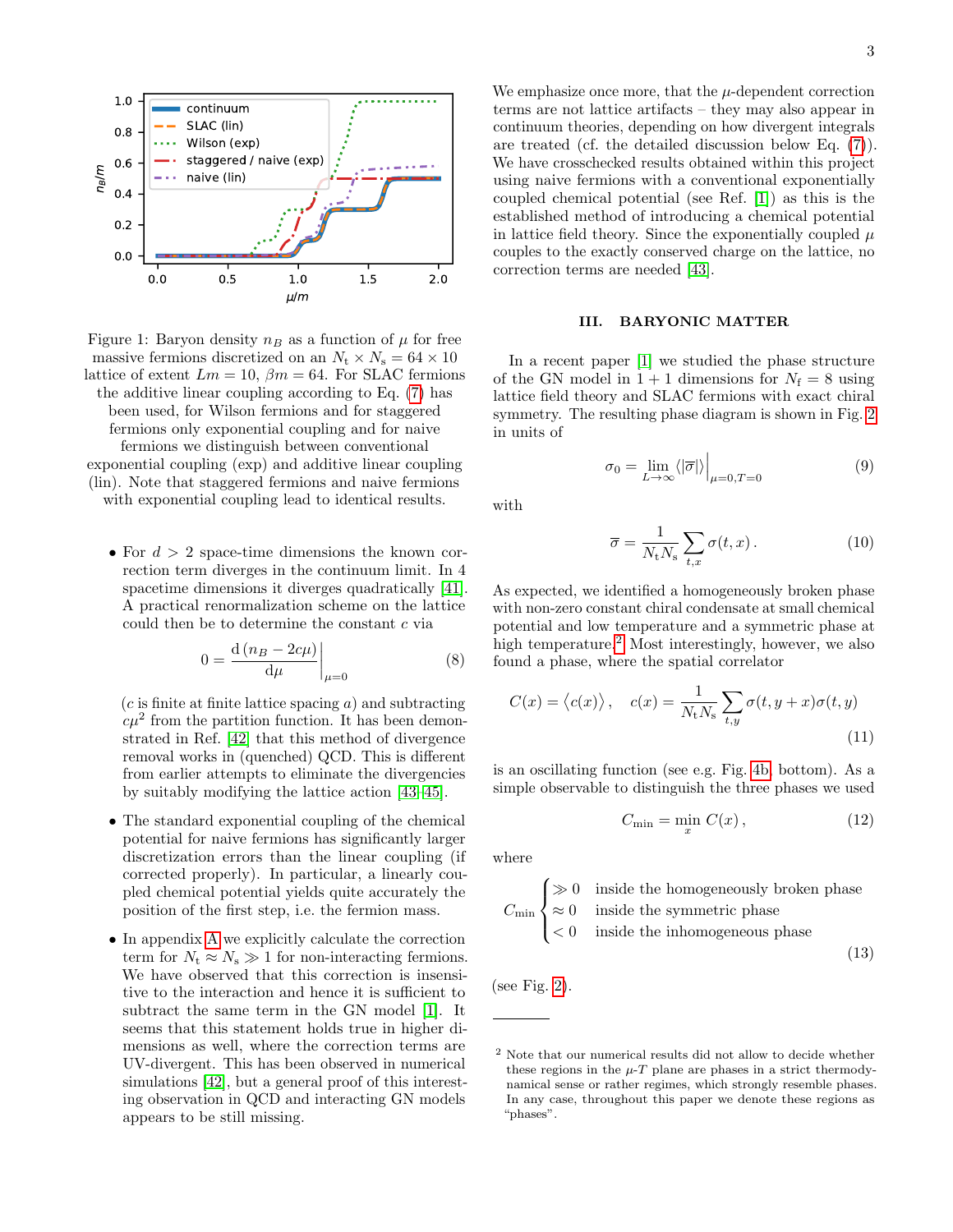<span id="page-3-0"></span>

Figure 2: Phase diagram of the  $1 + 1$ -dimensional GN model for  $N_f = 8$  (SLAC fermions,  $a \approx 0.410/\sigma_0$ ,  $N_s = 63$ ; figure taken from Ref. [\[1\]](#page-9-0)). The homogeneously broken phase, the symmetric phase and the inhomogeneous phase are colored in red, green and blue,

respectively. For comparison also the  $N_f \to \infty$  phase boundaries are shown as gray lines.

The GN model can be solved analytically in the semiclassical approximation or, equivalently, in the limit  $N_f \rightarrow \infty$  (see e.g. Refs. [\[20,](#page-10-10) [27,](#page-10-14) [46,](#page-11-1) [47\]](#page-11-2)) and it is known that extrema of the effective action

$$
S_{\text{eff}} = \frac{1}{2g^2} \int d^2x \ \sigma^2 - \ln \det D \,, \tag{14}
$$

which one obtains by using  $\mathcal{L}_{\sigma}$  from Eq. [\(2\)](#page-1-2) and integrating over the fermions in the partition function, are not only given by  $\sigma = \text{const.}$  For example in Ref. [\[20\]](#page-10-10) it was shown that at large chemical potential and small temperature a spatially oscillating function  $\sigma(x)$  minimizes the free energy. For each cycle of the oscillation  $N_f$  fermions or antifermions, which can be interpreted as baryons, are located in the region of minimal  $\sigma^2$ , i.e. where the sign of  $\sigma$  changes. This implies breaking of translational symmetry and a crystal of baryons (as shown in Fig. [3\)](#page-3-1).

In the present work we investigate, whether traces of such a baryonic crystal are also present in the GN model with a finite number of fermion flavors. We use the same lattice setup as in our preceding paper [\[1\]](#page-9-0). For all plots shown in the following we performed computations with  $N_f = 8$  flavors of SLAC fermions, lattice spacing  $a \approx 0.410/\sigma_0$  and  $N_s = 63$  lattice sites in spatial direction, corresponding to a periodic spatial direction of extent  $L = N_s a \approx 25.8/\sigma_0$ . From the extensive set of simulations we carried out in Ref. [\[1\]](#page-9-0) for different a and L, we expect that both lattice discretization errors and finite volume corrections are small. Note that in Ref. [\[1\]](#page-9-0) we also performed computations with  $N_f = 8$  flavors of naive fermions, to check and to confirm our numerical results.

<span id="page-3-1"></span>

Figure 3:  $N_f \rightarrow \infty$  results from Ref. [\[47\]](#page-11-2) for the condensate  $\sigma(x)$  and the baryon density  $n_B(x)$  at  $(\mu/\sigma_0, T/\sigma_0) = (0.700, 0)$ , i.e. inside the inhomogeneous phase (see Ref. [\[47\]](#page-11-2), Eqs. (54) and (80)).

### A. Correlation of the baryon density and the condensate

<span id="page-3-2"></span>We start by investigating the location of the fermions relative to the spatially oscillating condensate inside the inhomogeneous phase. It is important to note that the effective action [\(14\)](#page-3-2) is invariant under spatial translations. Therefore, field configurations, which are spatially shifted relative to each other, i.e.  $\sigma(t, x)$  and  $\sigma(t, x + \delta x)$ , contribute with the same weight  $e^{-S_{\text{eff}}}$  to the partition function and, thus, should be generated with the same probability by the HMC algorithm. Consequently, simple observables like  $\langle \sigma(x) \rangle$  or  $\langle n_B(x) \rangle$ , where

<span id="page-3-4"></span>
$$
n_B = \frac{\mathrm{i}\bar{\psi}\gamma^0\psi}{N_{\rm f}}\,,\tag{15}
$$

are not suited to detect an inhomogeneous condensate or baryon density in a lattice simulation, because destructive interference should lead to  $\langle \sigma(x) \rangle = 0$  and  $\langle n_B(x) \rangle$  = const, even in cases, where all field configurations exhibit spatial oscillations with the same wavelength. An observable, which does not suffer from destructive interference and is able to exhibit information about possibly present inhomogeneous structures, is the spatial correlation function of  $\sigma(x)$ , as defined in Eq. [\(11\)](#page-2-2) (for a more detailed discussion see section 4.3 of Ref. [\[1\]](#page-9-0)). Similarly, the spatial correlation function of the baryon density and the squared condensate,

<span id="page-3-3"></span>
$$
C_{n_B\sigma^2}(x) = \left\langle \frac{1}{N_\text{t}N_\text{s}} \sum_{t,y} n_B(t, y+x) \sigma^2(t, y) \right\rangle, \quad (16)
$$

can provide insights on the location of the fermions relative to the extrema of the condensate inside an inhomogeneous phase. For  $N_f \to \infty$  the maxima of  $\sigma^2(x)$ coincide with the minima of  $n_B(x)$  and vice versa, as one can read off from Fig. [3.](#page-3-1) Thus, for  $N_f \to \infty$  the correlator  $C_{n_B\sigma^2}(x)$  has minima at  $n\lambda/2$  and maxima at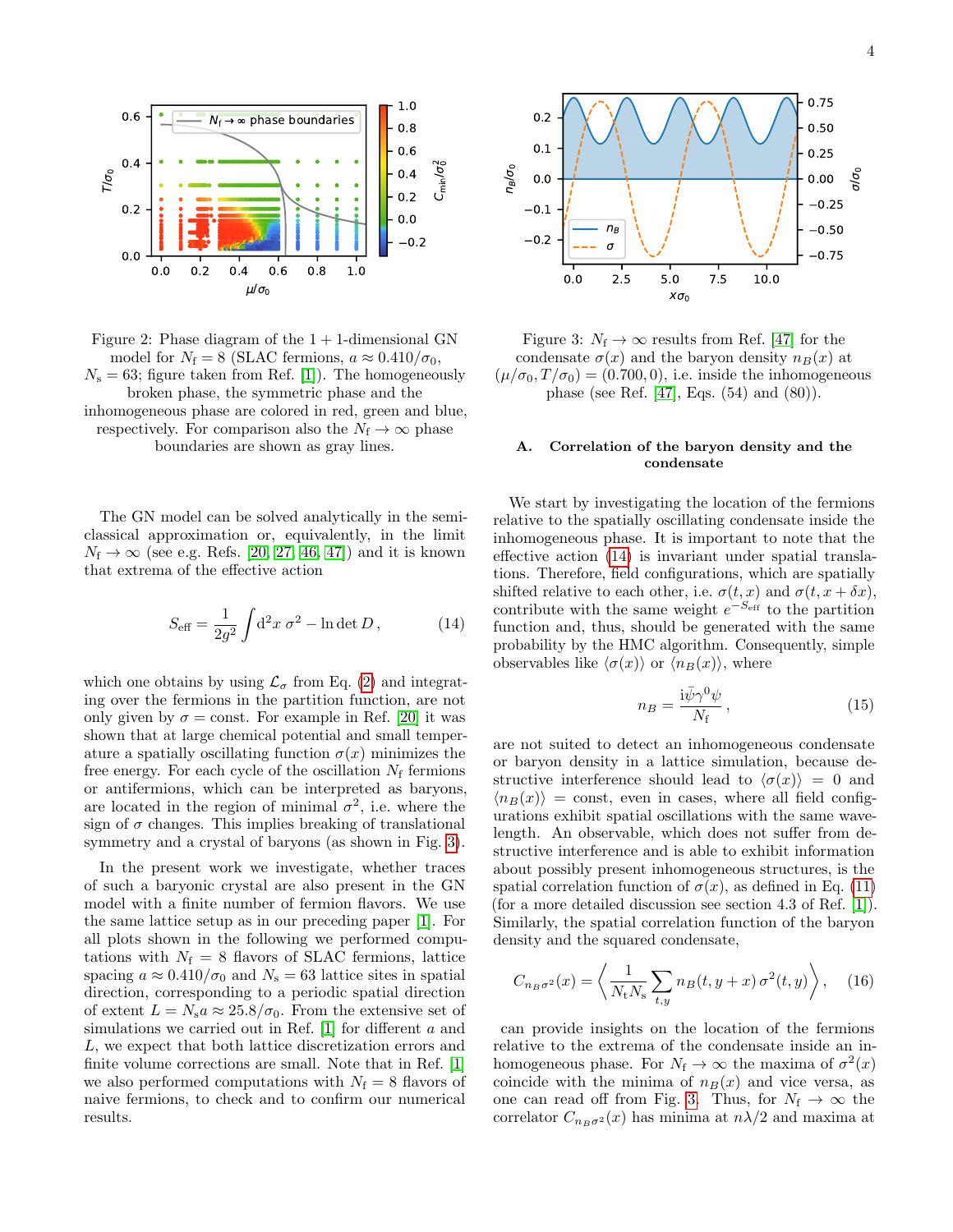<span id="page-4-0"></span>

(a) Analytical results for  $N_f \to \infty$  and  $(\mu/\sigma_0, T/\sigma_0) = (0.700, 0.038)$  according to Refs. [\[20,](#page-10-10) [48\]](#page-11-3).

(b) Lattice field theory results for  $N_f = 8$  and  $(\mu/\sigma_0, T/\sigma_0) = (0.700, 0.038).$ 

Figure 4: The spatial correlation functions  $C_{n_B\sigma^2}(x)$  (top) and  $C(x)$  (bottom) as defined in Eqs. [\(16\)](#page-3-3) and [\(11\)](#page-2-2). The vertical gray lines indicate the roots of  $C(x)$ .

 $(n+1/2)\lambda/2$ , where  $\lambda$  is the wavelength of both  $\sigma^2(x)$  and  $n_B(x)$  (see Fig. [4a,](#page-4-0) where  $C_{n_B\sigma^2}(x)$  and  $C(x)$  are shown for  $(\mu/\sigma_0, T/\sigma_0) = (0.700, 0.038)$ . Our corresponding lattice results for  $N_f = 8$  at the same chemical potential and temperature exhibit an almost identical behavior (see Fig. [4b\)](#page-4-0). We interpret this as clear signal that baryons are centered at the roots of the condensate  $\sigma$ , where  $\sigma$  is a periodically oscillating function (we have investigated the latter in detail in our preceding work [\[1\]](#page-9-0)). Thus separations between neighboring baryons should all be similar, which is reminiscent to the baryonic crystal found at  $N_{\rm f} \to \infty$ .

### B. Baryon number and its relation to the condensate

In this section we study the baryon number

$$
B = \left\langle \int \! \mathrm{d}x \; n_B \right\rangle \tag{17}
$$

with the baryon density  $n_B$  as defined in Eq. [\(15\)](#page-3-4) and investigate its relation to the average number of cycles of the oscillating condensate  $\sigma$ . Inside the finite periodic lattice with extent  $L$  we have defined and computed

$$
\nu_{\text{max}} = \frac{L \langle |k_{\text{max}}| \rangle}{2\pi} \,. \tag{18}
$$

By  $k_{\text{max}}$  we denote the dominant momentum of  $c(x)$  (see Eq.  $(11)$ , i.e. that k, which maximizes the absolute value of the Fourier transform  $\tilde{c}(k)$ .

The central result of this subsection is that B and  $\nu_{\text{max}}$ are almost identical on each field configuration, i.e. even when omitting the average  $\langle \ldots \rangle$  over all generated field configurations in the definitions [\(17\)](#page-4-1) and [\(18\)](#page-4-2). In particular at small T there is almost perfect agreement. This is illustrated in Fig. [5,](#page-4-3) where we show Monte Carlo histories

<span id="page-4-3"></span>

Figure 5: Monte Carlo histories of B and of  $\nu_{\text{max}}$  at  $(\mu/\sigma_0, T/\sigma_0) = (1.10, 0.038)$  after thermalization.

<span id="page-4-1"></span>of B and of  $\nu_{\text{max}}$  at  $(\mu/\sigma_0, T/\sigma_0) = (1.10, 0.038)$  after thermalization. We interpret this as strong indication that the GN model with  $N_f = 8$  behaves very similar to the GN model in the limit  $N_f \to \infty$ , where  $B = \nu_{\text{max}}$ .

<span id="page-4-2"></span>In the following we elaborate on this further by presenting and discussing results obtained at two different values for the temperature,  $T/\sigma_0 \approx 0.076$  and  $T/\sigma_0 \approx 0.038$ .

#### <span id="page-4-4"></span>1. Temperature  $T/\sigma_0 \approx 0.076$

For temperature  $T/\sigma_0 \approx 0.076$  we show both B and

$$
\Sigma^2 = \frac{\langle \overline{\sigma}^2 \rangle}{\sigma_0^2} \tag{19}
$$

with  $\sigma_0$  and  $\bar{\sigma}$  as defined in Eq. [\(9\)](#page-2-3) and Eq. [\(10\)](#page-2-4) as functions of the chemical potential  $\mu$  in Fig. [6.](#page-5-0) At  $\mu/\sigma_0 \approx 0.51$ both quantities indicate in a consistent way the phase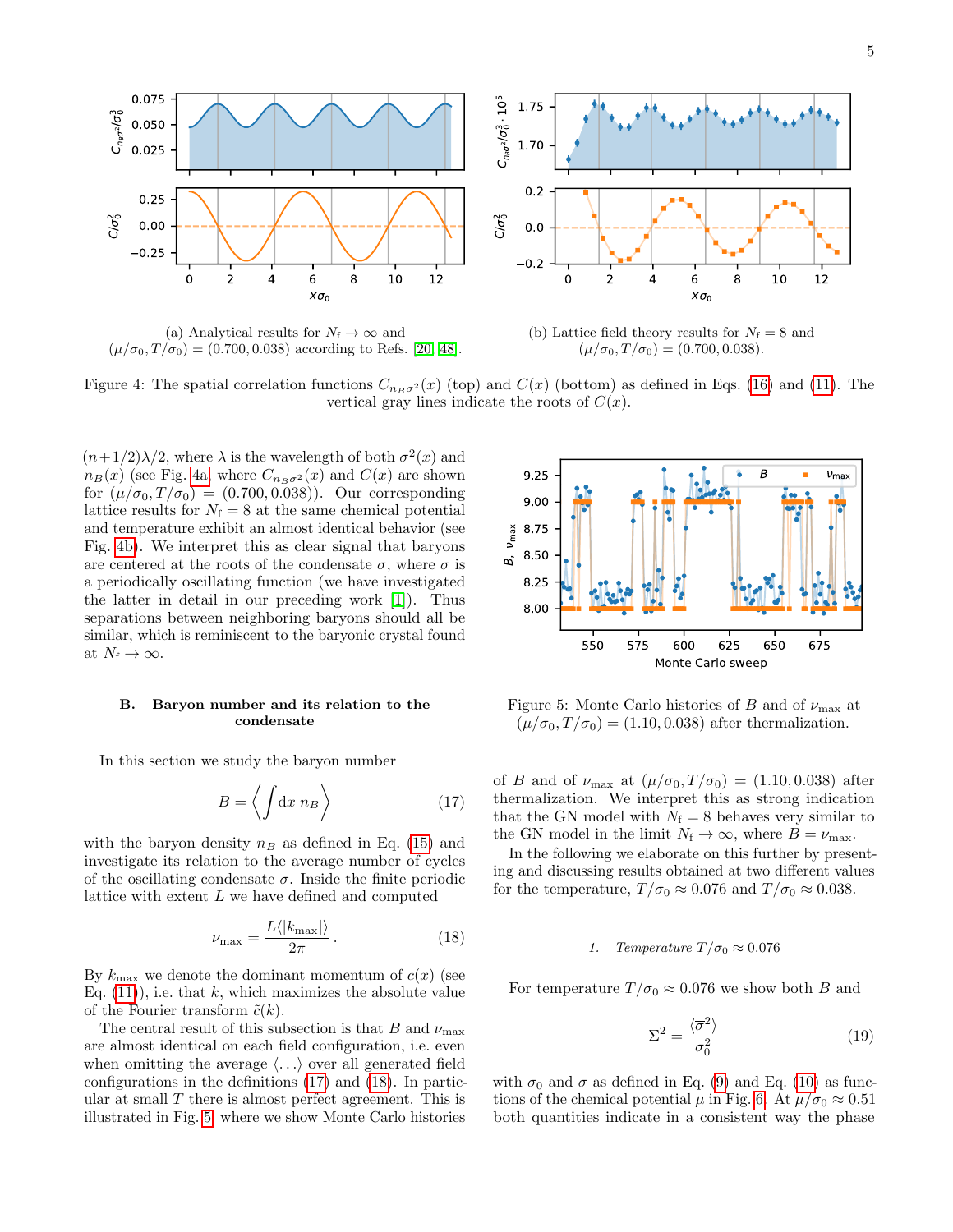<span id="page-5-0"></span>

Figure 6: Baryon number B and  $\Sigma^2$  as functions of the chemical potential  $\mu$  at temperature  $T/\sigma_0 \approx 0.076$ . The green curve represents  $n_B|_{N_f,L\to\infty}L$ . The dashed vertical line indicates the phase transition at  $\mu/\sigma_0 \approx 0.51$ .

transition between the homogeneously broken and the inhomogeneous phase. While  $B \approx 0$  for small  $\mu$ , B suddenly starts to increase at  $\mu/\sigma_0 \approx 0.51$ . At roughly the same  $\mu$  value  $\Sigma^2$  rapidly drops from around 1 to 0. Note that B is quite similar to  $n_B|_{N_f,L\to\infty}L$  (the green solid line in Fig. [6\)](#page-5-0), where  $n_B|_{N_f,L\to\infty}$  is the analytical infinite volume result for the  $N_f \to \infty$  baryon density according to Ref. [\[20\]](#page-10-10). However, the phase transition for  $N_f = 8$  takes place at smaller  $\mu/\sigma_0 \approx 0.51$  compared to  $\mu/\sigma_0 \approx 2/\pi \approx 0.64$ for  $N_f \to \infty$ , where (at  $T = 0$ ) a baryon corresponds to a kink-antikink field configuration  $\sigma$  with energy  $2\sigma_0/\pi$ per fermion (see e.g. Refs. [\[46,](#page-11-1) [49\]](#page-11-4)). This can also be seen in the phase diagram shown in Fig. [2](#page-3-0) and implies that the baryon mass (per fermion flavor) is somewhat smaller compared to  $N_f \to \infty$ . Note that at finite  $N_f$  a smaller homogeneously broken phase is expected, because of fluctuations in  $\sigma$ , which increase disorder (see the detailed discussion in our preceding work [\[1\]](#page-9-0)).

The careful reader might already note the remnants of the stair-like low temperature behavior discussed later on in section [III B 2.](#page-6-0) Moreover, at large  $\mu$  the  $N_f = 8$  result and the  $N_f \to \infty$  result for the baryon number B are very similar, where the latter approaches the corresponding result for free fermions, as noted in Ref. [\[27\]](#page-10-14).

In Fig. [7](#page-5-1) we show B and  $\nu_{\text{max}}$  as functions of the chemical potential  $\mu$ . The two curves are quite similar, which is a strong indication that the finite- $N_f$  theory is qualitatively well-described by the semi-classical  $N_f \to \infty$  picture. Note that  $\nu_{\text{max}}$  is slightly below B for  $\mu/\sigma_0 \gtrsim 0.51$ . The reason can be seen in Fig. [8,](#page-5-2) where thermalized Monte Carlo histories of B and  $\nu_{\text{max}}$  are shown for  $\mu/\sigma_0 = 1.20$ (analogous plots for other values of  $\mu/\sigma_0 \gtrsim 0.51$  are similar). On the majority of generated field configurations B and  $\nu_{\text{max}}$  agree rather well. However, B is an extremely

<span id="page-5-1"></span>

Figure 7: B and  $\nu_{\text{max}}$  as functions of the chemical potential  $\mu$  at temperature  $T/\sigma_0 \approx 0.076$ . The green curve represents  $n_B|_{N_f,L\to\infty}L$ .

<span id="page-5-2"></span>

Figure 8: Left plot: Monte Carlo histories of B and of  $\nu_{\text{max}}$  at  $(\mu/\sigma_0, T/\sigma_0) = (1.20, 0.076)$  after thermalization. Right plot: Histograms of B and of  $\nu_{\text{max}}$  approximating their probability distribution.

stable quantity, while  $\nu_{\text{max}}$  exhibits sizable fluctuations on around 25% of the generated field configurations, mostly fluctuations towards small values, significantly below the median of  $\nu_{\text{max}}$ . Such fluctuations are more common for larger values of  $\mu$ . This is expected from the Fourier transformed spatial correlation function, which we investigated in Ref. [\[1\]](#page-9-0) in detail, and also reflected by the corresponding histogram for  $\nu_{\text{max}}$  shown in the right part of Fig. [8.](#page-5-2) To summarize, Fig. [7](#page-5-1) indicates that the baryon number B is quite similar to the number of cycles of the spatial oscillation of the condensate  $\sigma$ , as for  $N_f \to \infty$ . This observation supports our conclusions above that, also at finite  $N_f$ , baryons are the relevant excitations of the GN model and that their number is closely related to the shape of the condensate  $\sigma$ .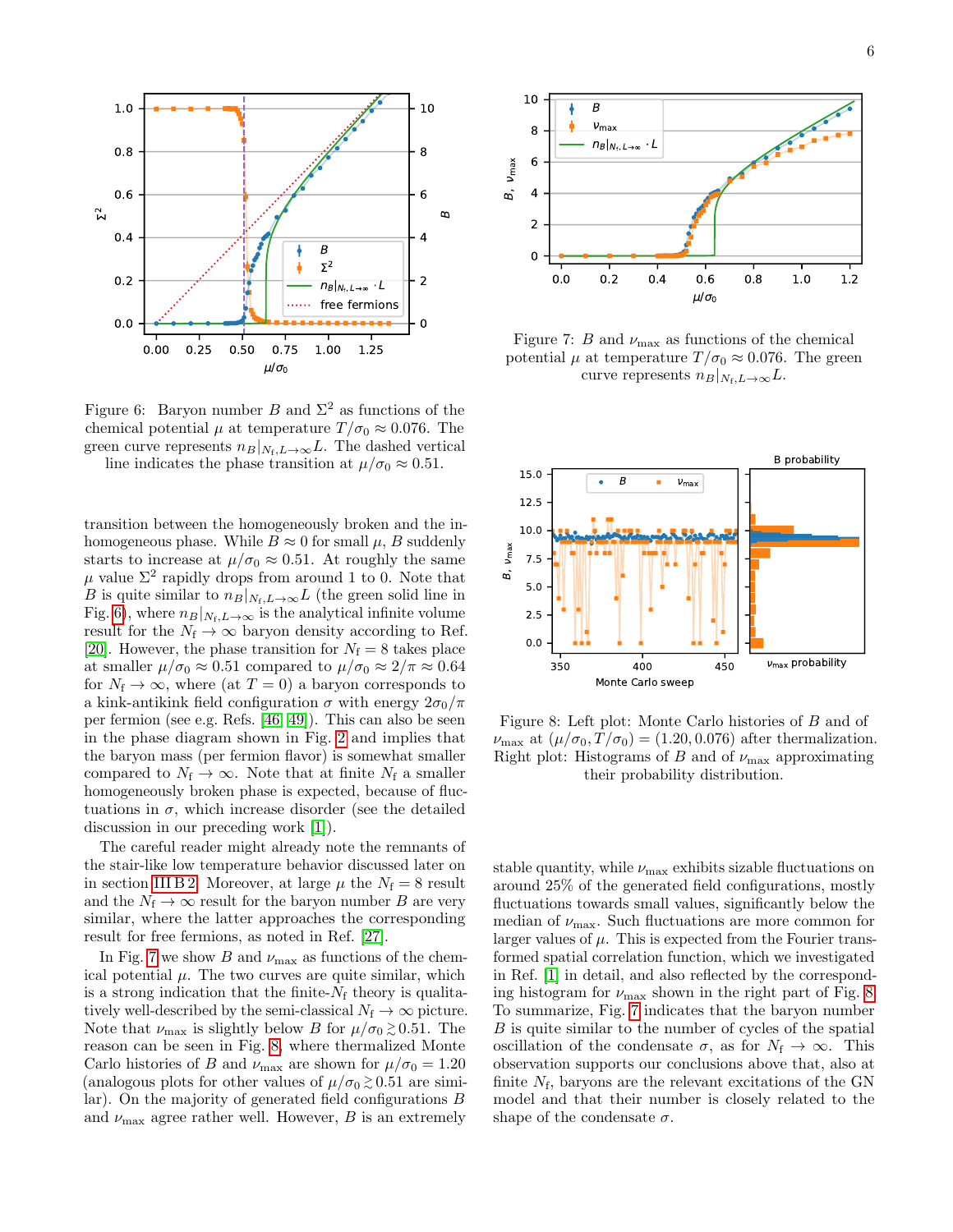<span id="page-6-1"></span>



#### <span id="page-6-0"></span>2. Temperature  $T/\sigma_0 \approx 0.038$

Autocorrelatios at  $T/\sigma_0 \approx 0.038$  turned out to be rather large in our simulations, in particular near the boundary of the homogeneously broken phase and the inhomogeneous phase, in the region  $0.40 \lesssim \mu/\sigma_0 \lesssim 0.65$ . This is illustrated in Fig. [9,](#page-6-1) where we compare Monte Carlo histories of B at  $\mu/\sigma_0 = 0.65$  for a cold start (each field variable  $\sigma(t, x) =$ 1) and a hot start (each field variable drawn randomly from a Gaussian distribution with mean 0). After around 1500 Monte Carlo sweeps the two Monte Carlo histories eventually converge and the simulations seem to have thermalized. Nevertheless the autocorrelation time is quite large, of the order of the average number of Monte Carlo sweeps needed to create or annihilate a baryon, i.e. > <sup>∼</sup> 500. This is sizable compared to the typical number of Monte Carlo sweeps, between 2000 and 10000, we are able to carry out for each simulation with our available HPC resources. Thus, for  $\mu/\sigma_0 \approx 0.65$  the errors we show for our results might be somewhat underestimated.

For larger  $\mu/\sigma_0$ , i.e. farther away from the phase boundary, autocorrelation times become smaller. For example, in Fig. [5](#page-4-3) we show the Monte Carlo histories of B and of  $\nu_{\text{max}}$  at  $\mu/\sigma_0 = 1.10$  after thermalization. For almost all field configurations  $B \approx \nu_{\text{max}}$  and their values are either close to 8 or close to 9. Even though we only show 150 Monte Carlo sweeps, there are many transtions between  $B \approx \nu_{\text{max}} = 8$  and  $B \approx \nu_{\text{max}} = 9$ , indicating that the HMC algorithm is able to frequently increase or decrease the number of cycles of the spatial oscillation of the condensate  $\sigma$ . In Fig. [10](#page-6-2) we show B and  $\nu_{\text{max}}$  as functions of  $\mu$  in the range  $0.80 \leq \mu/\sigma_0 \leq 1.20$ . Both quantities exhibit a very clear stair-like behavior with the steps corresponding to integers. The steps of  $\nu_{\text{max}}$  (which are more pronounced at low temperature due to less thermal fluctuations) are explained by the semiclassical commensurability constraint, namely that the wave length of the periodic condensate must divide the

<span id="page-6-2"></span>

Figure 10: B and  $\nu_{\text{max}}$  as functions of the chemical potential  $\mu$  at temperature  $T/\sigma_0 \approx 0.038$ . The green curve represents the corresponding  $N_f \to \infty$  lattice field theory result for B at spatial lattice extent  $L \approx 25.8/\sigma_0$ (the same extent used in our simulations), while the

purple curve is the analytically known  $N_f \to \infty$ continuum result for  $n_B|_{N_f,L\to\infty}L$ .

box length L. In the limit  $N_f \to \infty$  the baryon number is equal to the cycles of the condensate. Thus, a second baryon appears at chemical potential  $\mu_2 > \mu_c \approx (2/\pi)\sigma_0$ , a third baryon at  $\mu_3 > \mu_2$ , etc. Hence, with increasing  $\mu$ the mean separations of baryons decreases which leads to more interaction. That the semi-classical picture explains the simulations so well is a further indication that the GN model at  $N_f = 8$  is quite similar to the GN model for  $N_f \rightarrow \infty$ , i.e. quantum fluctuations at  $N_f = 8$  seem to be rather weak.

We note that the stair-like behavior is a consequence of the finite spatial extent  $L$ . To support this we minimized the SLAC regularized GN action with a specific ansatz for the chiral condensate,

$$
\sigma(x) = A \cos\left(\frac{2\pi}{L}qx\right), \quad q \in \mathbb{N},\tag{20}
$$

in the variables  $A$  and  $q$ . This ansatz is a reasonable approximation for the considered values of  $\mu$  as the analytically known chiral condensate in the  $N_f$ ,  $L \to \infty$  case rapidly reduces to a cos-shape for increasing chemical potential. This enables us to calculate B for  $N_f \to \infty$ and finite L. The result for  $a \approx 0.410/\sigma_0$  and  $N_s = 63$ corresponding to  $L = N_s a \approx 25.8/\sigma_0$  (i.e. the same lattice spacing and extent used in our simulations) exhibits clear steps as shown in Fig. [10.](#page-6-2) The steps disappear for  $L \to \infty$ as shown by  $n_B|_{N_f,L\to\infty}L$ , which is also plotted in Fig. [10.](#page-6-2)

For  $\mu/\sigma_0 \lesssim 0.65$  autocorrelation times are extremely large and we were not able to reach thermal equilibrium in our simulations. This is shown in Fig. [11,](#page-7-0) where we present results for B obtained from cold starts and from hot starts. For  $0.4 \lesssim \mu/\sigma_0 \lesssim 0.65$  the cold and the hot curves differ and the largest discrepancy is observed close to the phase transition around  $\mu/\sigma_0 \approx 0.51$ . We expect the true result for  $B(\mu)$  to be somewhere between the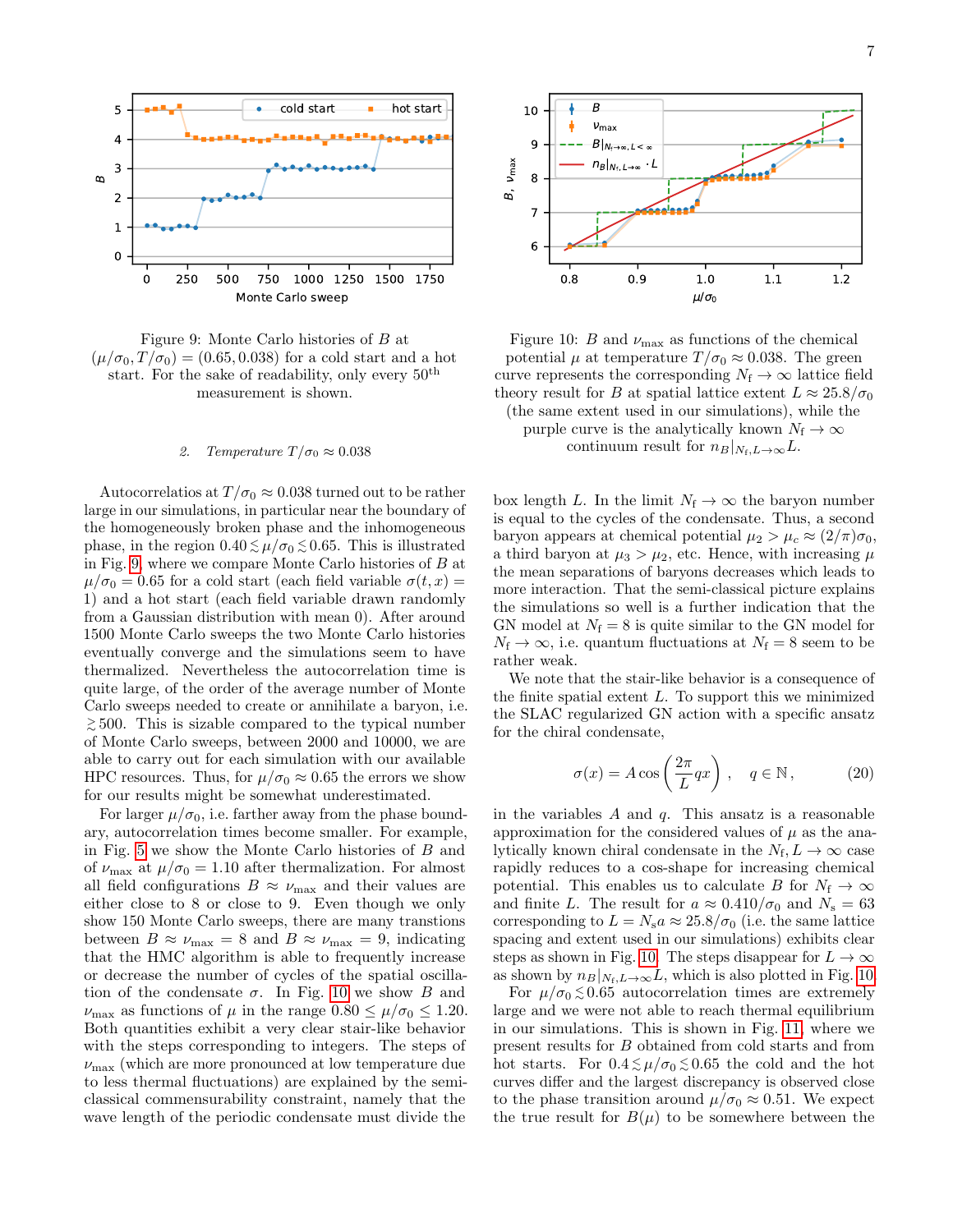<span id="page-7-0"></span>



two curves, i.e. the cold and the hot results represent lower and upper bounds for  $B(\mu)$ . This is also supported by our simulation results for  $B(\mu)$  at  $T/\sigma_0 \approx 0.076$  (see section [III B 1\)](#page-4-4), which is bounded by the cold and the hot curves obtained at  $T/\sigma_0 \approx 0.038$  in this range. Fig. [11](#page-7-0) as well as the exceedingly long autocorrelation times remind us of hysteresis effects near a first order transition. From the good agreement with the semi-classical picture, one could conjecture that in a finite volume the probability distribution  $e^{-S_{\text{eff}}}/Z$  has two peaks (due to the commensurability constraint) which leads to the observed hysteresis effects. The problem will probably go away for very large volumes, but for high-precision simulations on finite lattices near the transition improved algorithms are needed, which support the creation and annihilation of extended baryons.

We remark that consequences of the large autocorrelations are also visible in the phase diagram shown in Fig. [2.](#page-3-0) In the problematic region, i.e. for  $0.40 \lesssim \mu/\sigma_0 \lesssim 0.65$  and  $T/\sigma_0 \lesssim 0.05$ , the boundary between the homogeneously broken phase and the inhomogeneous phase suddenly turns towards the origin, which amounts to an inhomogeneous phase larger than expected and qualitatively different from the  $N_f \to \infty$  boundary. Knowing that all simulations for this phase diagram were started with hot field configurations, this behavior can now be understood as a thermalization problem (see Fig. [11,](#page-7-0) where the result for  $B(\mu)$  obtained with a hot start incorrectly indicates the phase boundary at a rather small value for  $\mu$ .

#### IV. CONCLUSIONS

In this work we investigated the distribution of the baryon density  $n_B$  in the  $N_f = 8$  GN model enclosed in a finite box of size L at finite chemical potential  $\mu$ . The simulations were performed with chiral SLAC fermions. We compared with recent results on the spatial inhomogeneities in the  $1 + 1$ -dimensional GN model [\[1\]](#page-9-0), which is interpreted as modulation of baryonic matter density as observed in the  $N_f \rightarrow \infty$  limit of the model [\[20\]](#page-10-10) and which is well-known in solid state physics [\[25,](#page-10-12) [26\]](#page-10-13). Since translation symmetry is inherent to Monte Carlo simulations on finite lattices (the phase of a quasi-periodic configuration is a collective parameter) we could not measure the baryon density  $n_B(x)$  directly. Instead we found a strong correlation between the dominant wave number of the spatial inhomogeneities and the baryon number. This is clear evidence for a region in the phase diagram corresponding to a regime of modulated baryonic matter. Via this detour we explicitly circumvented the question about the breaking of translation symmetry. The delicate question whether we found a rigid baryon crystal (as seen in the large- $N_f$  limit) or rather a baryonic liquid [\[50\]](#page-11-5), where the baryons have a preferred separation locally, but are disordered on large scales, has been addressed in Ref. [\[1\]](#page-9-0) and needs further investigations with improved algorithms.

Our results shed further light on what can happen in quantum field theories at large fermion densities. In particular, it shows that mean-field and large- $N_f$  approximations may contain more (hidden) information on the physics at finite  $N_f$  than one would expect. This is reassuring, since in particle physics and even more so in solid state physics we often rely on these approximations. Our results may also be of relevance in condensed matter systems, e.g. for large, almost 1-dimensional polymers [\[51\]](#page-11-6).

However, it is still unclear if the above results are relevant for QCD. On the one hand, we established that the interpretation as baryonic matter is not spoiled by taking quantum fluctuations into account. On the other hand, although recent numerical lattice-studies of the GN model in 2 + 1 dimensions and for  $N_f \rightarrow \infty$  spotted inhomogenous condensates, the spatial modulation is related to the cutoff scale and disappears in the continuum limit [\[52,](#page-11-7) [53\]](#page-11-8). Clearly, if this happens in the limit  $N_f \to \infty$ , then we cannot expect a breaking of translation invariance for a finite number of flavours. Thus, extending our numerical studies and simulations to fermion systems in higher dimensions is an important task. Interesting candidates are for example the Nambu-Jona-Lasinio model or the quark-meson model in  $3 + 1$  dimensions.

#### ACKNOWLEDGMENTS

We acknowledge useful discussions with Martin Ammon, Michael Buballa, Philippe de Forcrand, Holger Gies, Felix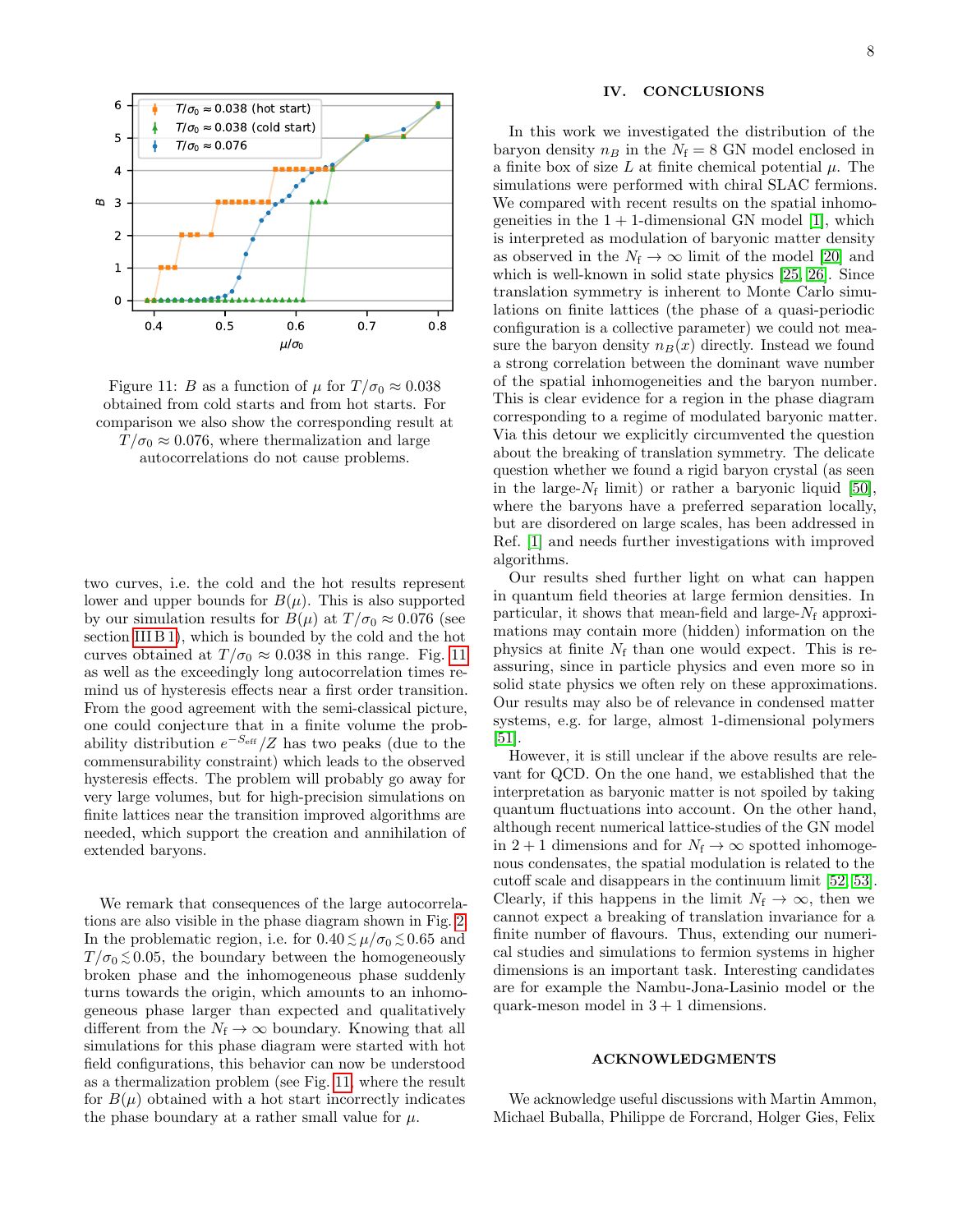Karbstein, Adrian Königstein, Maria Paola Lombardo, Dirk Rischke, Alessandro Sciarra, Lorenz von Smekal, Michael Thies and Marc Winstel on various aspects of fermion theories and spacetime symmetries.

We thank Philippe de Forcrand for bringing reference [\[50\]](#page-11-5) to our attention.

We also thank Marc Winstel for providing the code base which was used to obtain the finite Volume  $N_f \to \infty$ lattice results.

Furthermore we thank Michael Thies for providing us the analytic expression for the spatial correlator in the  $N_{\rm f}$ ,  $L \to \infty$  limit.

J.J.L. and A.W. have been supported by the Deutsche Forschungsgemeinschaft (DFG) under Grant No. 406116891 within the Research Training Group RTG 2522/1. L.P. and M.W. acknowledge support by the Deutsche Forschungsgemeinschaft (DFG, German Research Foundation) through the CRC-TR 211 "Stronginteraction matter under extreme conditions" – project number 315477589 – TRR 211. M.W. acknowledges support by the Heisenberg Programme of the Deutsche Forschungsgemeinschaft (DFG, German Research Foundation) – project number 399217702.

Calculations on the GOETHE-HLR high-performance computers of the Frankfurt University as well as on the ARA cluster of the University of Jena supported in part by DFG grants INST 275/334-1 FUGG and INST 275/363-1 FUGG were conducted for this research. We would like to thank HPC-Hessen, funded by the State Ministry of Higher Education, Research and the Arts, and André Sternbeck from the Universitätsrechenzentrum Jena for programming advice.

## <span id="page-8-0"></span>Appendix A: Continuum limit for free fermions with linearly coupled chemical potential  $\mu$

In this appendix we calculate the correction term, which must be added to the baryon density, when using a linearly coupled chemical potential and removing the lattice cutoff as it is typically done in lattice field theory.

We consider non-interacting fermions linearly coupled to  $\mu$  enclosed in a  $(d-1)$ -dimensional spatial box of linear extent L subject to periodic boundary conditions. The allowed wave numbers of the corresponding fermion field at finite temperature  $T = 1/\beta$  are

$$
k \in \{(k_0, \mathbf{k})\} = \left\{ \left( \omega_n, \frac{2\pi}{L} \mathbf{n} \right) \right\}, \quad (n, \mathbf{n}) \in \mathbb{Z}^d \quad (A1)
$$

with Matsubara frequencies

$$
\omega_n = \frac{2\pi}{\beta} \left( n + \frac{1}{2} \right). \tag{A2}
$$

The corresponding eigenvalues of the free Dirac operator with chemical potential are

$$
\lambda_k^{\pm} = m \pm \sqrt{(\mu + ik_0)^2 - \mathbf{k}^2} \,, \tag{A3}
$$

such that

$$
\lambda_k^+ \lambda_k^- = (k_0 - i\mu)^2 + E_k^2, \quad E_k^2 = k^2 + m^2. \tag{A4}
$$

Because of spin, the degeneracy of the eigenvalues is  $C = 2^{\lfloor d/2 \rfloor - 1}$ , where  $\lfloor x \rfloor$  denotes the greatest integer less than or equal to  $x$ .

The logarithm of the grand partition function  $Z(\mu)$ divided by  $\beta V$  is the pressure p. The  $\mu$ -derivative of p is the baryon density,

$$
n_B = \frac{\partial p}{\partial \mu} = \frac{\partial}{\partial \mu} \frac{\ln Z(\mu)}{\beta V} = \frac{\mathcal{C}}{\beta V} \sum_{\mathbf{k}} v(E_{\mathbf{k}}), \quad \text{(A5)}
$$

with

<span id="page-8-3"></span><span id="page-8-1"></span>
$$
v(E_k) = \frac{\partial}{\partial \mu} \sum_{\omega_n} \ln \lambda_k^+ \lambda_k^- \,. \tag{A6}
$$

The sum defining  $v(E_k)$  is convergent for any fixed k. But when we sum over the spatial momenta,  $E_{\mathbf{k}}$  (which is the positive square root of  $E_k^2$ ) becomes arbitrarily large and we will show that removing the cutoffs in frequency space and momentum space does not commute.

To this end, we regularize the sum over the Matsubara frequencies [\(A6\)](#page-8-1) by only admitting  $N_t$  frequencies. It is convenient to choose these frequencies symmetric to the origin (which is only possible for even  $N_t$ ), i.e. we restrict  $\omega_n$  according to

$$
|\omega_n| \le \frac{2\pi N'_t}{\beta}, \quad N'_t = \frac{N_t - 1}{2}.
$$
 (A7)

To calculate the truncated series over the  $\omega_n$ , denoted by  $v(E_k, N_t)$ , we combine terms with  $\pm \omega_n$  and obtain

<span id="page-8-4"></span>
$$
v(E_{\mathbf{k}}, N_{\mathbf{t}}) = \sum_{|n+\frac{1}{2}| \le N_{\mathbf{t}}'} \frac{\mu - E_{\mathbf{k}}}{\omega_n^2 + (\mu - E_{\mathbf{k}})^2} + (E_{\mathbf{k}} \to -E_{\mathbf{k}}).
$$
\n(A8)

where  $(E_k \rightarrow -E_k)$  represents the previous term with opposite sign of the energy.  $v(E_k, N_t)$  is finite for  $N_t \to \infty$ and can be calculated,

<span id="page-8-2"></span>
$$
v(E_{\mathbf{k}}) = v(E_{\mathbf{k}}, \infty) = \frac{\beta}{e^{\beta(E_{\mathbf{k}} - \mu)} + 1} - (\mu \to -\mu). \quad \text{(A9)}
$$

Inserting [\(A9\)](#page-8-2) into [\(A5\)](#page-8-3) yields the baryon density

$$
n_B = \frac{\mathcal{C}}{V} \sum_{\mathbf{k}} \left( \frac{1}{1 + e^{\beta(E_{\mathbf{k}} - \mu)}} - \frac{1}{1 + e^{\beta(E_{\mathbf{k}} + \mu)}} \right). \quad \text{(A10)}
$$

An integration with respect to the chemical potential gives the pressure of the Fermi gas. The integration constant is the divergent contribution of the quantum fluctuations at zero temperature and zero chemical potential,

$$
\frac{pV}{\mathcal{C}} = \sum_{\mathbf{k}} \left( E_{\mathbf{k}} + \frac{1}{\beta} \ln \left( 1 + e^{-\beta (E_{\mathbf{k}} - \mu)} \right) + (\mu \to -\mu) \right). \tag{A11}
$$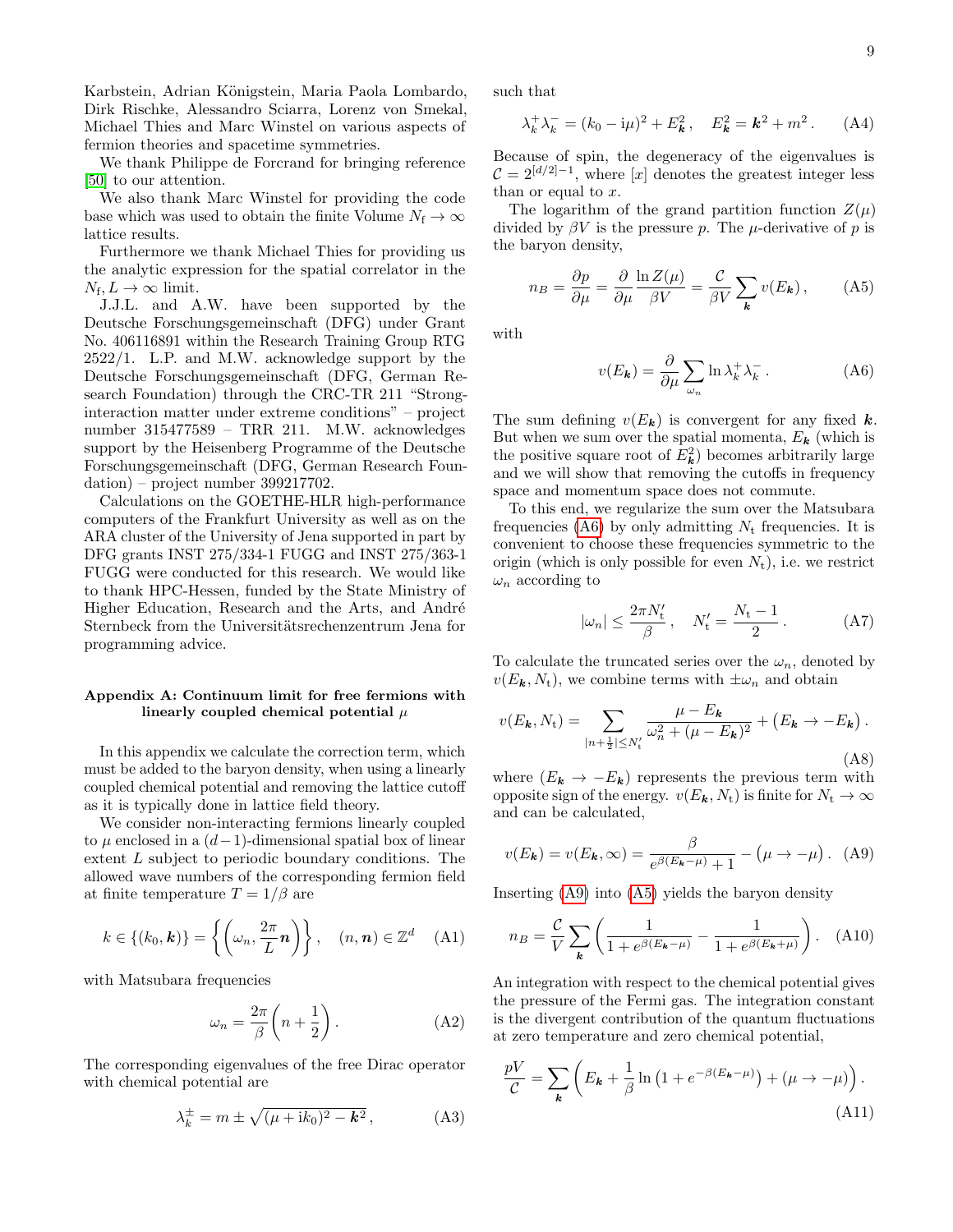To summarize: if we first perform the continuum limit in Euclidean time direction, which means sum over all  $n \in \mathbb{Z}$ in Eq. [\(A6\)](#page-8-1), then we get the sum  $\sum E_k$  at  $\mu = T = 0$ plus the finite sum known from quantum statistics.

Since the sum over the Matsubara frequencies is only conditionally convergent and the sum over the  $k$  is divergent, we get a different result, when we remove the cutoff in the Matsubara frequencies together with the cutoff in the spatial momenta, as one does in lattice field theory. To show that, we consider the difference between the series [\(A9\)](#page-8-2) and the finite sum [\(A8\)](#page-8-4),

$$
\Delta v(E_{\mathbf{k}}, N_{\mathbf{t}}) = v(E_{\mathbf{k}}, \infty) - v(E_{\mathbf{k}}, N_{\mathbf{t}})
$$

$$
= \frac{\beta}{\pi} F_{\frac{N_{t}+1}{2}} \left( \frac{\beta(\mu - E_{\mathbf{k}})}{2\pi} \right)
$$

$$
- \frac{\beta}{\pi} F_{\frac{N_{t}+1}{2}} \left( \frac{\beta(\mu + E_{\mathbf{k}})}{2\pi} \right), \tag{A12}
$$

where we introduced the function

$$
F_{\kappa}(z) = \sum_{n=0}^{\infty} \frac{z}{z^2 + (n+\kappa)^2} = \sum_{n,m=0}^{\infty} \frac{(-1)^m z^{2m+1}}{(n+\kappa)^{2m+2}}
$$
(A13)

with  $\kappa = (N_t + 1)/2$ . For large  $\kappa$  the sum over *n* is approximately given by

$$
\sum_{n=0}^{\infty} \frac{1}{(n+\kappa)^{s+1}} = \frac{1}{s\kappa^s} - \frac{1}{2\kappa^{s+1}} + \dots
$$
 (A14)

In the following we focus on free fermions in  $1+1$  dimensions, where only the first term gives a finite contribution to the error. The other terms are suppressed by inverse powers of  $N_t$ . Thus, keeping the relevant term we arrive at

$$
F_{\kappa}(z) = \sum_{m=0}^{\infty} \frac{(-1)^m}{2m+1} \left(\frac{z}{\kappa}\right)^{2m+1}.
$$
 (A15)

For large spatial momenta we have  $\mu \ll E_k$  and

$$
(\mu + E_{\mathbf{k}})^{2m+1} + (\mu - E_{\mathbf{k}})^{2m+1} \sim 2(2m+1)\mu E_{\mathbf{k}}^{2m}, \text{ (A16)}
$$

such that

<span id="page-9-2"></span>
$$
\Delta v(E_{\mathbf{k}}, N_{\mathrm{t}}) = \frac{2\beta\mu}{\pi} \sum_{m=0}^{\infty} (-1)^m \left(\frac{\beta}{2\pi\kappa}\right)^{2m+1} E_{\mathbf{k}}^{2m} .
$$
 (A17)

To study the error for the baryon density

<span id="page-9-3"></span>
$$
\Delta n_B = \frac{1}{\beta L} \sum_{\mathbf{k}} \Delta v(E_{\mathbf{k}}, N_{\mathrm{t}}) \tag{A18}
$$

 $(in 2 spacetime dimensions  $C = 1)$  as a function of the tem$ poral and spatial cutoffs, we cut off the spatial momenta as

$$
|k_1| \le \frac{2\pi N_s'}{L}, \quad N_s' = \frac{N_s - 1}{2} \,. \tag{A19}
$$

For convenience we choose the spatial momenta symmetric to the origin. Inserting Eq. [\(A17\)](#page-9-2) into the regularized sum [\(A18\)](#page-9-3) we can calculate the leading term with the help of

$$
\sum_{n=-N'_s}^{N'_s} E_{\mathbf{k}}^{2m} \sim \frac{2}{2m+1} \left(\frac{2\pi}{L}\right)^{2m} \left(\frac{N_s}{2}\right)^{2m+1}.
$$
 (A20)

This way we end up with

$$
\Delta n_B = \frac{2\mu}{\pi^2} \sum_{m=0}^{\infty} \frac{(-1)^m}{2m+1} \left(\frac{N_s \beta}{N_t L}\right)^{2m+1} = \frac{2\mu}{\pi^2} \operatorname{atan}\left(\frac{N_s \beta}{N_t L}\right). \tag{A21}
$$

If we regularize the system on a lattice with the same lattice constant a in temporal and spatial direction then the argument of atan is equal to 1 and we obtain

$$
\Delta n_B = \frac{\mu}{2\pi} \,. \tag{A22}
$$

To summarize: If we use a linearly coupled chemical potential for free fermions on the lattice, then we must subtract from the resulting baryon density  $n_B$  a term linear in  $\mu$ , in order to recover the result obtained in a conventional continuum calculation. In spacetime dimensions  $d > 2$ the correction term actually is UV-divergent, since an analogous estimate reveals that the suppression by inverse powers of  $\kappa \propto N_t$  does not anymore balance the sum over the spatial momenta.

Finally, we note that higher order terms in this correction (vanishing for  $N_t \to \infty$ ) are now straightforward to compute. For future reference, we just show the  $\mathcal{O}(a)$ correction on a hypercubic lattice with lattice spacing a  $(\beta = aN_t, L = aN_s):$ 

$$
\Delta n_B = \frac{\mu}{2\pi} \left( 1 - \frac{4a}{\pi \beta} \right) + \mathcal{O}\left(a^2\right). \tag{A23}
$$

In higher orders in a, also terms  $\sim \mu^{2n+1}$ ,  $n \in \mathbb{N}$ , appear.

<span id="page-9-0"></span>[1] Lenz, Julian and Pannullo, Laurin and Wagner, Marc and Wellegehausen, Björn and Wipf, Andreas, Inhomogeneous phases in the Gross-Neveu model in  $1+1$  dimensions at finite number of flavors, Phys. Rev. D 101 (2020), Nr. 9 094512, [arXiv:2004.00295.](https://arxiv.org/abs/2004.00295)

<span id="page-9-1"></span>[2] B. Friman, C. Höhne, J. Knoll, S. Leupold, J. Randrup, R. Rapp und P. Senger, The CBM physics book. Compressed baryonic matter in laboratory experiments, vol.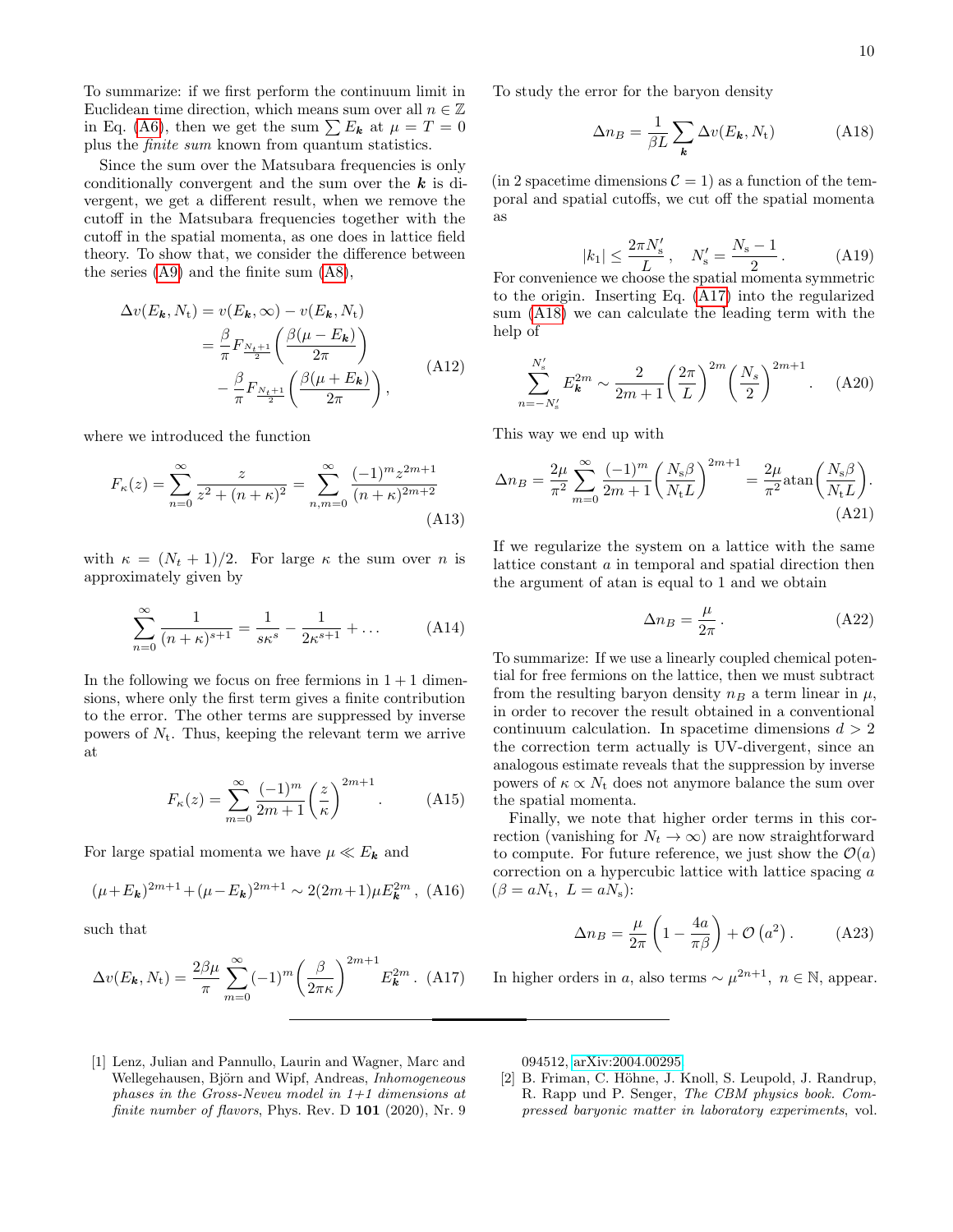814, Springer-Verlag Berlin Heidelberg (2011).

- <span id="page-10-0"></span>[3] A. M. Halasz, A. D. Jackson, R. E. Shrock, M. A. Stephanov und J. J. M. Verbaarschot, On the phase diagram of QCD, Phys. Rev. D 58 (1998) 096007, [arXiv:hep](https://arxiv.org/abs/hep-ph/9804290)[ph/9804290.](https://arxiv.org/abs/hep-ph/9804290)
- <span id="page-10-1"></span>[4] K. Fukushima und T. Hatsuda, The phase diagram of dense QCD, Rept. Prog. Phys. 74 (2011) 014001, [arXiv:1005.4814.](https://arxiv.org/abs/1005.4814)
- <span id="page-10-2"></span>[5] G. Parisi, On complex probabilities, Phys. Lett. B 131 (1983) 393.
- [6] J. R. Klauder, Coherent State Langevin Equations for Canonical Quantum Systems With Applications to the Quantized Hall Effect, Phys. Rev. A 29 (1984) 2036.
- [7] P. H. Damgaard und H. Huffel, Stochastic Quantization, Phys. Rept. 152 (1987) 227.
- <span id="page-10-3"></span>[8] G. Aarts, E. Seiler und I.-O. Stamatescu, The Complex Langevin method: When can it be trusted?, Phys. Rev. D 81 (2010) 054508, [arXiv:0912.3360.](https://arxiv.org/abs/0912.3360)
- <span id="page-10-4"></span>[9] M. Cristoforetti, F. Di Renzo und L. Scorzato (Aurora-Science), New approach to the sign problem in quantum field theories: High density QCD on a Lefschetz thimble, Phys. Rev. D 86 (2012) 074506, [arXiv:1205.3996.](https://arxiv.org/abs/1205.3996)
- [10] M. Cristoforetti, F. Di Renzo, A. Mukherjee und L. Scorzato, Monte Carlo simulations on the Lefschetz thimble: Taming the sign problem, Phys. Rev. D 88 (2013), Nr. 5 051501, [arXiv:1303.7204.](https://arxiv.org/abs/1303.7204)
- <span id="page-10-5"></span>[11] H. Fujii, D. Honda, M. Kato, Y. Kikukawa, S. Komatsu und T. Sano, Hybrid Monte Carlo on Lefschetz thimbles - A study of the residual sign problem, JHEP 10 (2013) 147, [arXiv:1309.4371.](https://arxiv.org/abs/1309.4371)
- <span id="page-10-6"></span>[12] R. Savit, Duality in Field Theory and Statistical Systems, Rev. Mod. Phys. 52 (1980) 453.
- [13] P. de Forcrand, J. Langelage, O. Philipsen und W. Unger, Lattice QCD Phase Diagram In and Away from the Strong Coupling Limit, Phys. Rev. Lett. 113 (2014), Nr. 15 152002, [arXiv:1406.4397.](https://arxiv.org/abs/1406.4397)
- <span id="page-10-7"></span>[14] C. Gattringer, New developments for dual methods in lattice field theory at non-zero density, PoS LATTICE2013 (2014) 002, [arXiv:1401.7788.](https://arxiv.org/abs/1401.7788)
- <span id="page-10-8"></span>[15] A. Gocksch, Simulating Lattice QCD at Finite Density, Phys. Rev. Lett. 61 (1988) 2054.
- [16] A. Gocksch, P. Rossi und U. M. Heller, Quenched Hadronic Screening Lengths at High Temperature, Phys. Lett. B 205 (1988) 334.
- [17] C. Gattringer und K. Langfeld, Approaches to the sign problem in lattice field theory, Int. J. Mod. Phys. A 31 (2016), Nr. 22 1643007, [arXiv:1603.09517.](https://arxiv.org/abs/1603.09517)
- [18] K. Langfeld, *Density-of-states*, PoS LATTICE2016 (2017) 010, [arXiv:1610.09856.](https://arxiv.org/abs/1610.09856)
- <span id="page-10-9"></span>[19] Gattringer, Christof and Mandl, Michael and Törek, Pascal, New density of states approaches to finite density lattice QCD, Phys. Rev. D 100 (2019), Nr. 11 114517, [arXiv:1911.05320.](https://arxiv.org/abs/1911.05320)
- <span id="page-10-10"></span>[20] O. Schnetz, M. Thies und K. Urlichs, *Phase diagram of* the Gross-Neveu model: Exact results and condensed matter precursors, Annals Phys. 314 (2004) 425, [arXiv:hep](https://arxiv.org/abs/hep-th/0402014)[th/0402014.](https://arxiv.org/abs/hep-th/0402014)
- [21] P. de Forcrand und U. Wenger, New baryon matter in the lattice Gross-Neveu model, PoS LAT2006 (2006) 152, [arXiv:hep-lat/0610117.](https://arxiv.org/abs/hep-lat/0610117)
- [22] D. Nickel, Inhomogeneous Phases in the Nambu-Jona-Lasino and Quark-Meson Model, Phys. Rev. D 80 (2009) 074025, [arXiv:0906.5295.](https://arxiv.org/abs/0906.5295)
- [23] S. Carignano, D. Nickel und M. Buballa, *Influence of*

vector interaction and Polyakov loop dynamics on inhomogeneous chiral symmetry breaking phases, Phys. Rev. D 82 (2010) 054009, [arXiv:1007.1397.](https://arxiv.org/abs/1007.1397)

- <span id="page-10-11"></span>[24] M. Buballa und S. Carignano, Inhomogeneous Chiral Condensates, Prog. Part. Nucl. Phys. 81 (2015) 39, [arXiv:1406.1367.](https://arxiv.org/abs/1406.1367)
- <span id="page-10-12"></span>[25] P. Fulde und R. A. Ferrell, Superconductivity in a Strong Spin-Exchange Field, Phys. Rev. 135 (1964) A550.
- <span id="page-10-13"></span>[26] A. I. Larkin und Y. N. Ovchinnikov, Nonuniform State of Superconductors, Sov. Phys. JETP 20 (1965), Nr. 3 762.
- <span id="page-10-14"></span>[27] M. Thies und K. Urlichs, Revised phase diagram of the Gross-Neveu model, Phys. Rev. D 67 (2003) 125015, [arXiv:hep-th/0302092.](https://arxiv.org/abs/hep-th/0302092)
- <span id="page-10-15"></span>[28] M. Ammon, M. Baggioli und A. Jimnez-Alba, A Unified Description of Translational Symmetry Breaking in Holography, JHEP 09 (2019) 124, [arXiv:1904.05785.](https://arxiv.org/abs/1904.05785)
- <span id="page-10-16"></span>[29] M. Baggioli, S. Grieninger und L. Li, Magnetophonons & type-B Goldstones from Hydrodynamics to Holography (2020), [arXiv:2005.01725.](https://arxiv.org/abs/2005.01725)
- <span id="page-10-17"></span>[30] S. Drell, M. Weinstein und S. Yankielowicz, Strong Coupling Field Theories. 2. Fermions and Gauge Fields on a Lattice, Phys. Rev. D **14** (1976) 1627.
- <span id="page-10-18"></span>[31] G. Bergner, T. Kaestner, S. Uhlmann und A. Wipf, Lowdimensional Supersymmetric Lattice Models, Annals Phys. 323 (2008) 946, [arXiv:0705.2212.](https://arxiv.org/abs/0705.2212)
- <span id="page-10-19"></span>[32] L. H. Karsten und J. Smit, Axial Symmetry in Lattice Theories, Nucl. Phys. B 144 (1978) 536.
- [33] L. H. Karsten und J. Smit, The Vacuum Polarization With SLAC Lattice Fermions, Phys. Lett. B 85 (1979) 100.
- <span id="page-10-20"></span>[34] L. H. Karsten und J. Smit, Lattice Fermions: Species Doubling, Chiral Invariance, and the Triangle Anomaly, Nuclear Physics B 183 (1981), Nr. 1 103 .
- <span id="page-10-21"></span>[35] Y. Cohen, S. Elitzur und E. Rabinovici, A Monte Carlo Study of the Gross-Neveu Model, Nucl. Phys. B 220 (1983) 102.
- [36] C. Wozar und A. Wipf, Supersymmetry Breaking in Low Dimensional Models, Annals Phys. 327 (2012) 774, [arXiv:1107.3324.](https://arxiv.org/abs/1107.3324)
- [37] R. Flore, D. Korner, A. Wipf und C. Wozar, Supersymmetric Nonlinear O(3) Sigma Model on the Lattice, JHEP 11 (2012) 159, [arXiv:1207.6947.](https://arxiv.org/abs/1207.6947)
- [38] Wellegehausen, Björn H. and Schmidt, Daniel and Wipf, Andreas, Critical flavor number of the Thirring model in three dimensions, Phys. Rev. D 96 (2017), Nr. 9 094504, [arXiv:1708.01160.](https://arxiv.org/abs/1708.01160)
- [39] T. C. Lang und A. M. Läuchli, Quantum Monte Carlo Simulation of the Chiral Heisenberg Gross-Neveu-Yukawa Phase Transition with a Single Dirac Cone, Phys. Rev. Lett. 123 (2019), Nr. 13 137602, [arXiv:1808.01230.](https://arxiv.org/abs/1808.01230)
- <span id="page-10-22"></span>[40] Lenz, Julian and Wellegehausen, Björn H. and Wipf, Andreas, Absence of chiral symmetry breaking in Thirring models in  $1+2$  dimensions, Phys. Rev. D 100 (2019), Nr. 5 054501, [arXiv:1905.00137.](https://arxiv.org/abs/1905.00137)
- <span id="page-10-23"></span>[41] P. Hasenfratz und F. Karsch, Chemical Potential on the Lattice, Phys. Lett. 125B (1983) 308.
- <span id="page-10-24"></span>[42] R. V. Gavai und S. Sharma, Divergences in the quark number susceptibility: The origin and a cure, Phys. Lett. B749 (2015) 8, [arXiv:1406.0474.](https://arxiv.org/abs/1406.0474)
- <span id="page-10-25"></span>[43] N. Bilic und R. V. Gavai, On the Thermodynamics of an Ideal Fermi Gas on the Lattice at Finite Density, Z. Phys. C 23 (1984) 77.
- [44] P. Hasenfratz und F. Karsch, Chemical Potential on the Lattice, Phys. Lett. B 125 (1983) 308.